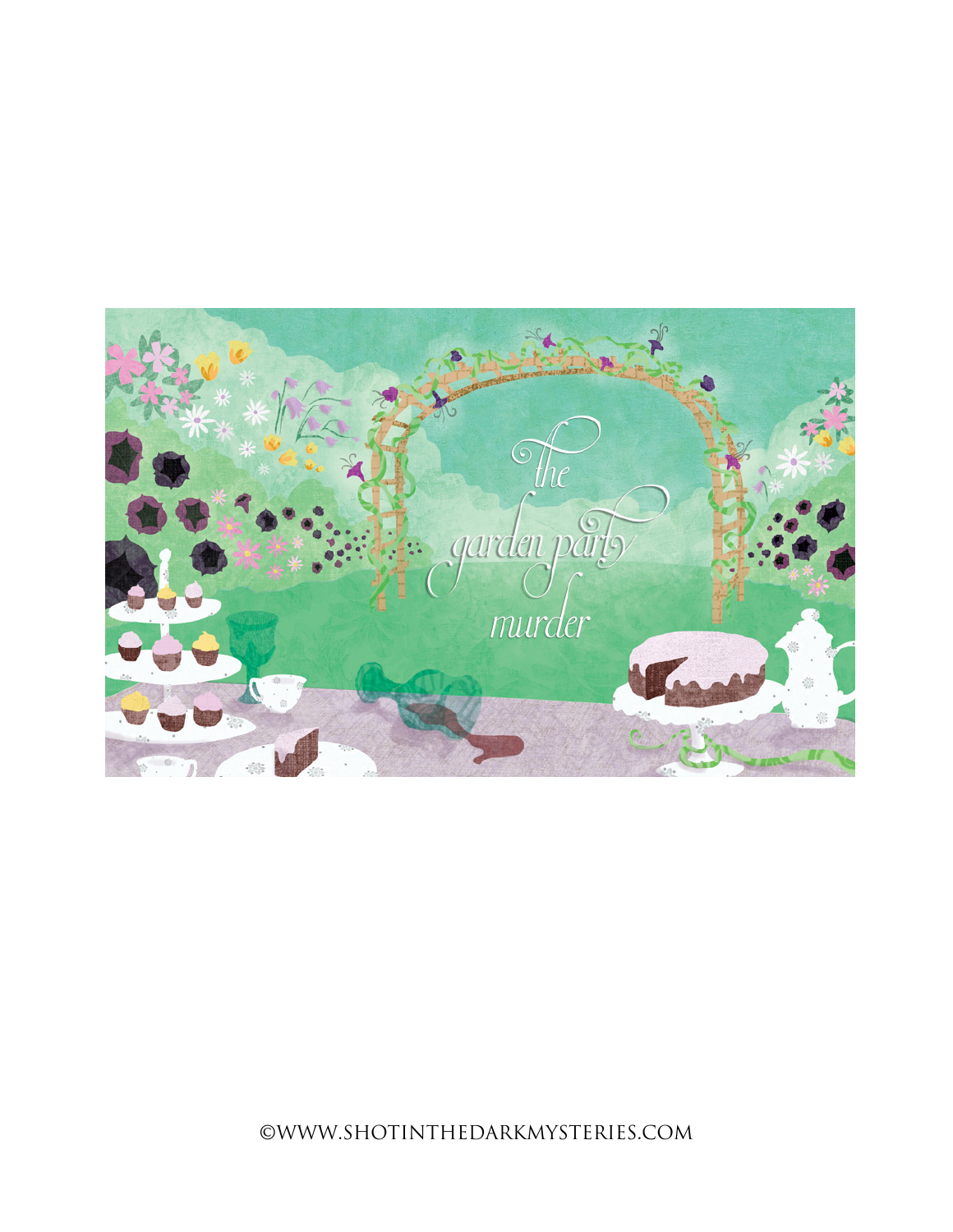



annie pawlson

The "hired help" for the garden party, Annie has been brought in to serve refreshments, as well as set it all up and tidy up after the party is over. A mildmannered young woman, Annie is quiet and tends to keep to herself. During the day, she works at the local town library, cataloging books and making sure everyone respects the "Quiet Please" signs. While she doesn't like to tell many people because it sounds cliche, Annie was, in fact, an orphan. Annie wears a floral dress and a pair of long satin gloves.

celia barnes

A woman from the Big City, Celia has come to the town of Christie's Leigh for the garden party today. Wealthy and well-spoken, Celia carries herself with perfection, but is clearly uncomfortable to be at Belladonna Manor. A bit of a mystery after her sudden departure from Christie's Leigh many years ago, what she does reveal about herself is guarded. Some have said that the only thing less prevalent than Celia's sense of humour is her desire for acceptance in social situations. Celia wears a nice, simple flowing dress and hat.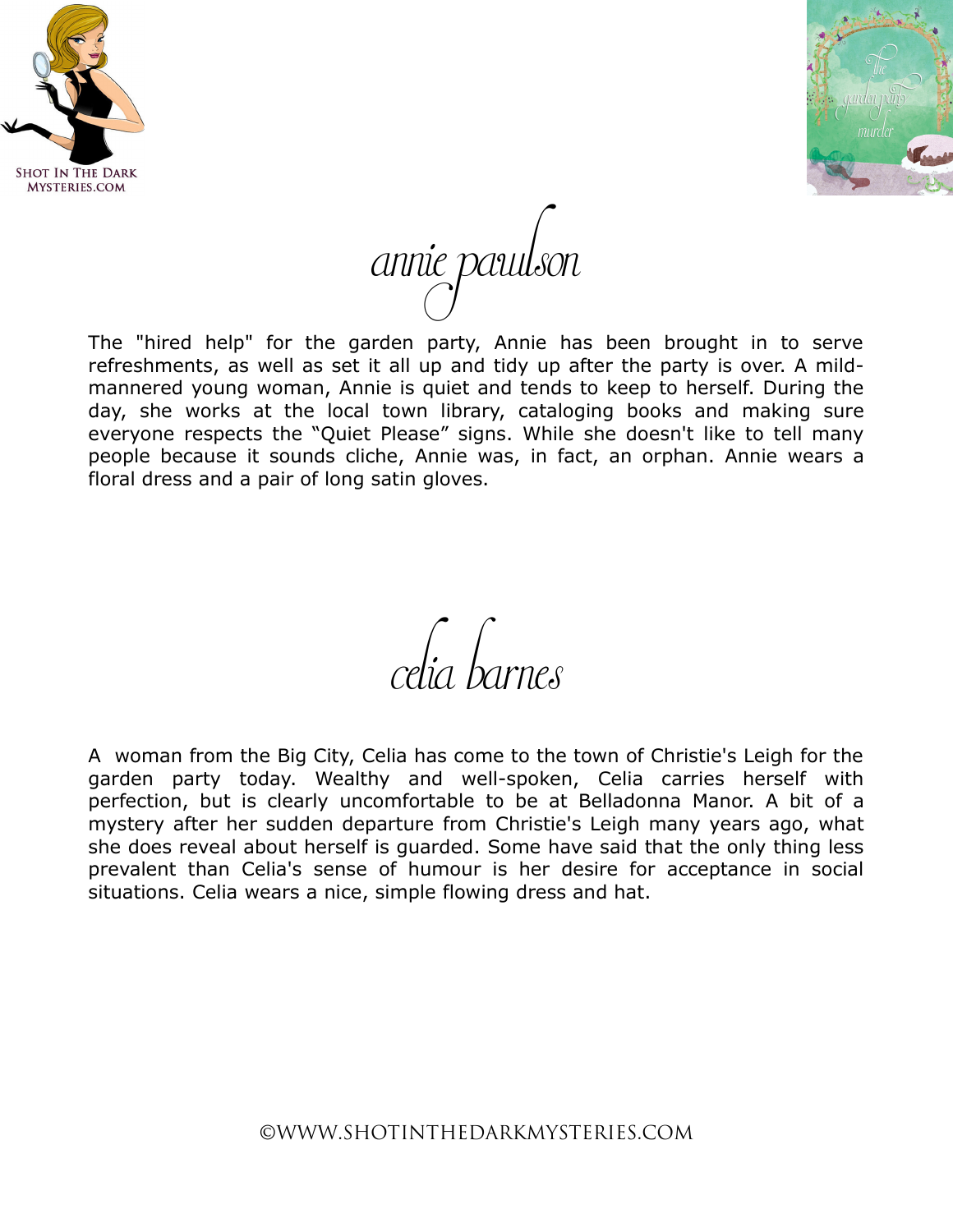



daphne christie

Daphne has lived in the town of Christie's Leigh all her life, and follows a long line of Christies who have called the area home. In fact, Christie's Leigh, was named after her great great grandfather, who set up his home and shop in a clearing in the woods, and from there the town grew. Until recently, Daphne had one of the most respected and successful law firms in the area. She is serious as stone yet has a softer side and she enjoys playing polo and gardening. She will have a lot more time to enjoy her passions in the future, as she has recently closed her practice. Daphne wears an elegant, flowing dress and a sun hat.

carolina spalding

A new addition to the town of Christie's Leigh, Carolina Spalding is a botanist who studied at one of the finest universities. After graduating, she decided to move to Christie's Leigh, and has been living here ever since. A valuable addition to the community, Carolina is thriving in her new home and has even spearheaded an annual flower festival, a garden contest and an award for making Christie's Leigh beautiful, given to the best spring and fall gardens each year. Carolina is friendly, outgoing and naturally curious, and wears a light, flowing dress.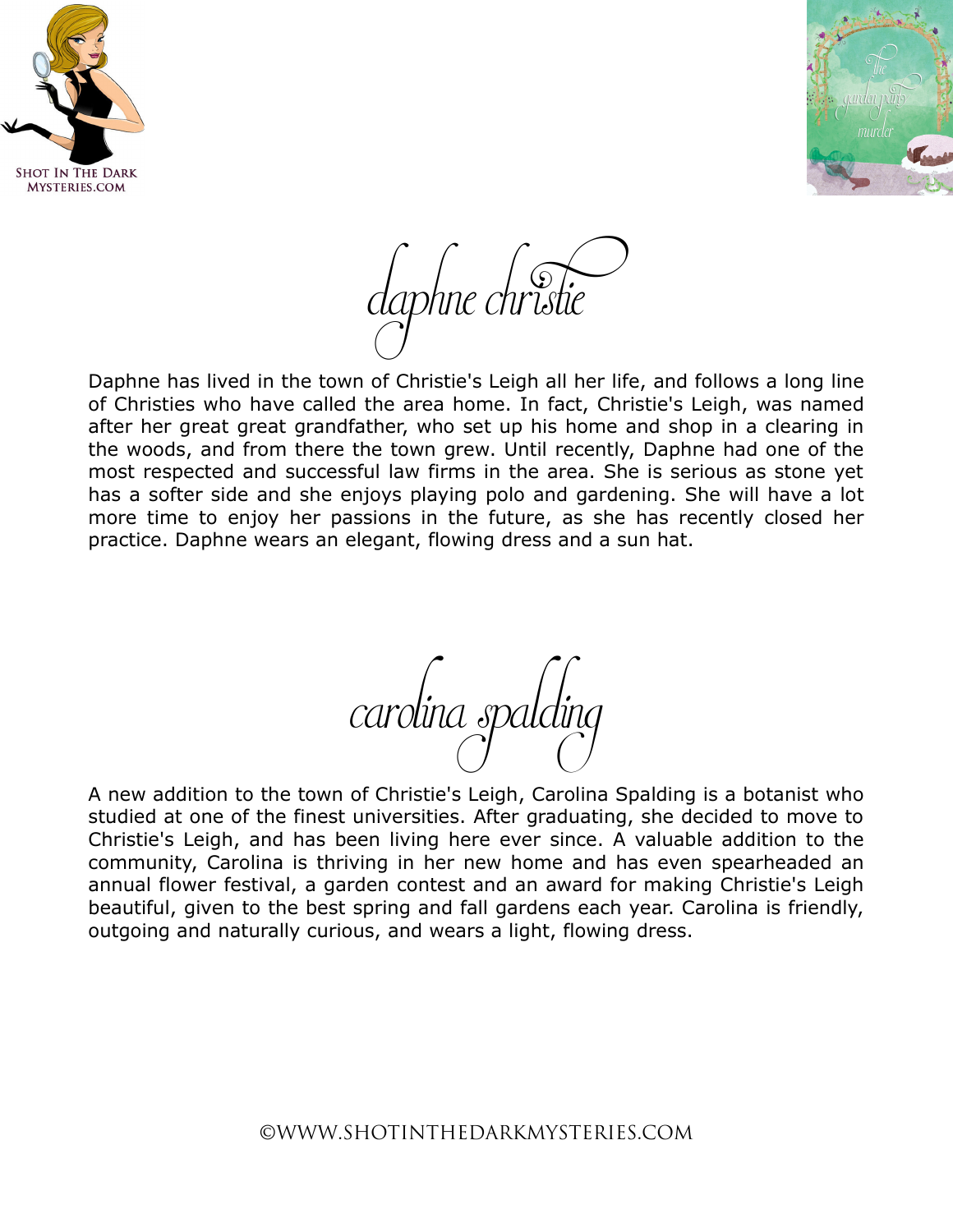



## naomi marx

A long-time resident of the town of Christie's Leigh, Naomi Marx is a quiet woman who loves gardening and getting involved in the town's social events. When she was younger, she adopted Annie Pawlson, and raised her in Christie's Leigh. Recently though, her life took a drastic turn, as she was admitted to Godiva Point Mental Health Facility. Because of this, she is attending the party with Maryanne Boles, an attendant from the facility. Naomi wears a simple spring dress and hat.

maryanne boles

Outgoing and assertive, Maryanne is a resident of Christie's Leigh, but works as an attendant at the Godiva Point Mental Health Facility, which is about a thirty minute trek from the town of Christie's Leigh. Maryanne volunteered to escort her patient, Naomi Marx, to the garden party, but shortly after received her own invitation to the party, so is attending both in a working capacity and as a guest. Maryanne wears a spring dress.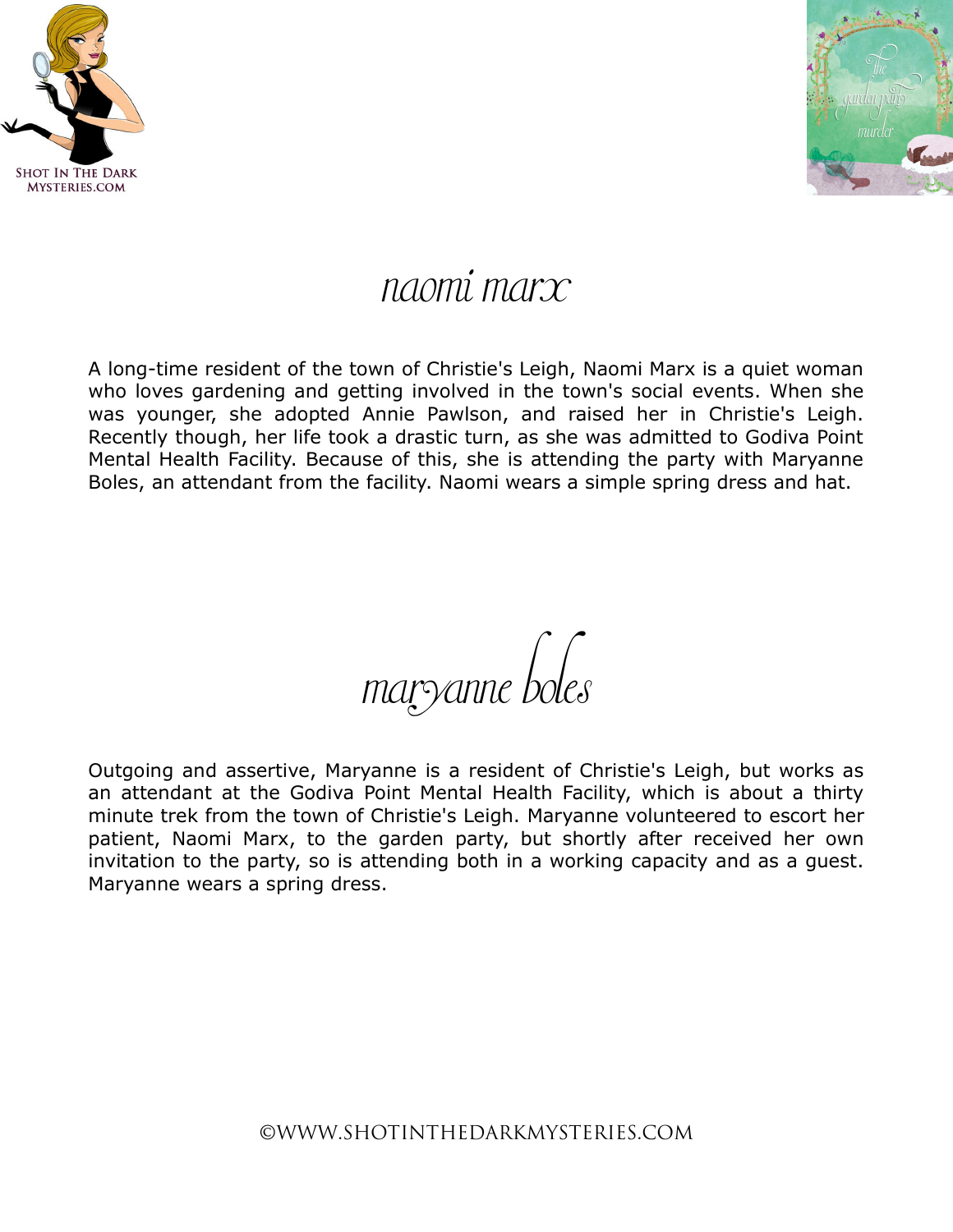





Rita McQueen has been the gardener at Belladonna Manor for years. While not originally a guest of the garden party, Rita has quite possibly been named a suspect for being in the wrong place at the wrong time - or was she? She is quiet and well-spoken, and wears a long dress, long gardening gloves and a floppy sun hat.

shantelle freebush

A proud, headstrong woman, Shantelle is a resident of the town of Christie's Leigh and has lived here with her husband for nearly thirty years. About one year ago, she was the victim of a horrible accident and was told she would never walk again. Not one to let something like paralysis get in her way, Shantelle worked and fought to prove the doctors wrong – and succeeded! Shantelle can walk again, but uses a cane – and a stylish one at that! Shantelle wears a dress with a sun hat.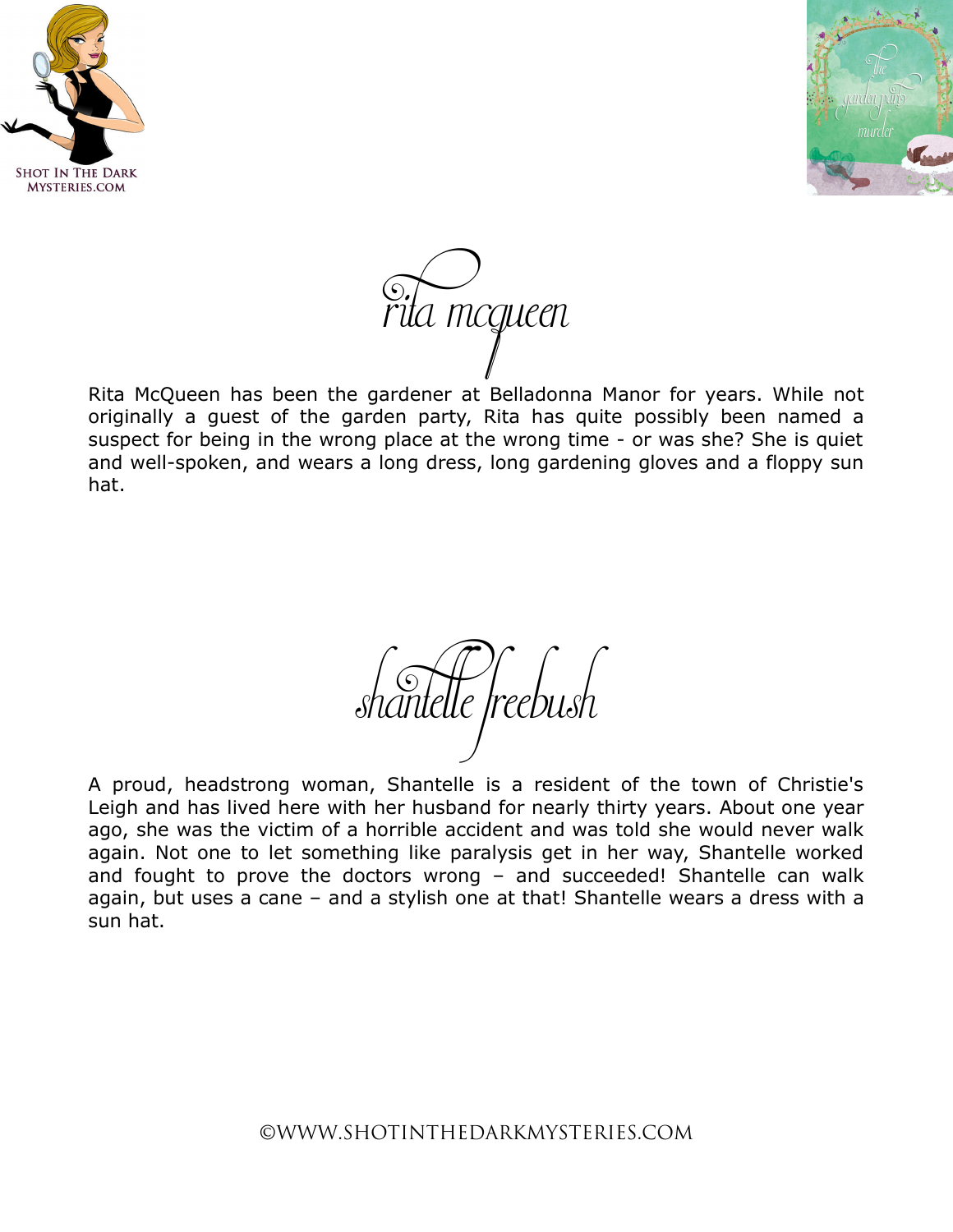



sabine de ravenel

Formerly a detective in the Big City, Sabine moved to the town of Christie's Leigh and started her own private investigation service. Small, simple cases are all that Sabine usually deals with, and she's content with that. Sabine is enjoying the slower pace that Christie's Leigh offers while serving the town and its surrounding communities. Sabine wears a floral dress and large sunglasses, and never goes anywhere without a very tiny camera.



President of Christie's Leigh's social club and unofficial town busybody, Doretta always knows what the residents of Christie Leigh are up to. If someone has parked illegally, she leaves a nasty note on their windshield. If someone is playing music too loudly, she is the one who calls the police. If someone is up to no good, she's the one who informs the other members of the social club. Self-righteous and outspoken, Doretta pokes her nose into the affairs of others in a humble dress and a sensible hat.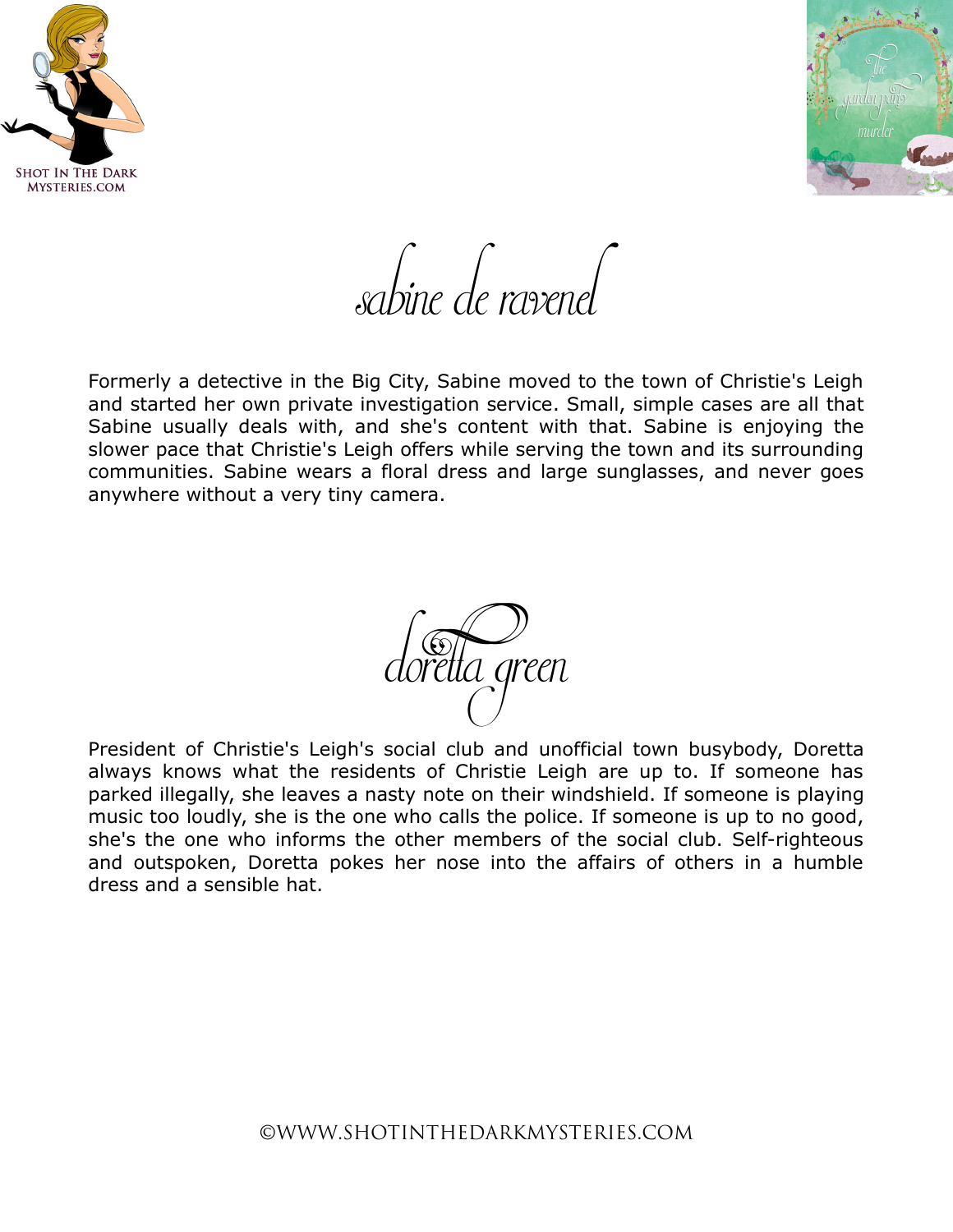



 $\sum_{\alpha \in \mathcal{N}}$  hall

Natalya is a bit of a mystery guest at the garden party, as she is not a local of the town of Christie's Leigh, and no one seems to know who she is. Natalya is distinguished, elegant and quite mysterious. She wears a plain white dress and large sun hat.

silvia thorndike

Owner of the local bed and breakfast, Silvia is a long-standing resident of the town of Christie's Leigh. A bit of a busybody, Silvia keeps a close eye on those staying with her, and has earned a questionable reputation in tourist guides. Fortunately for Silvia, she offers the only accommodation in town, so those visiting Christie's Leigh have no choice *but* to stay with her! Silvia is close friends with another local resident, Doretta Green, and the two swap gossip most afternoons in the local cafe.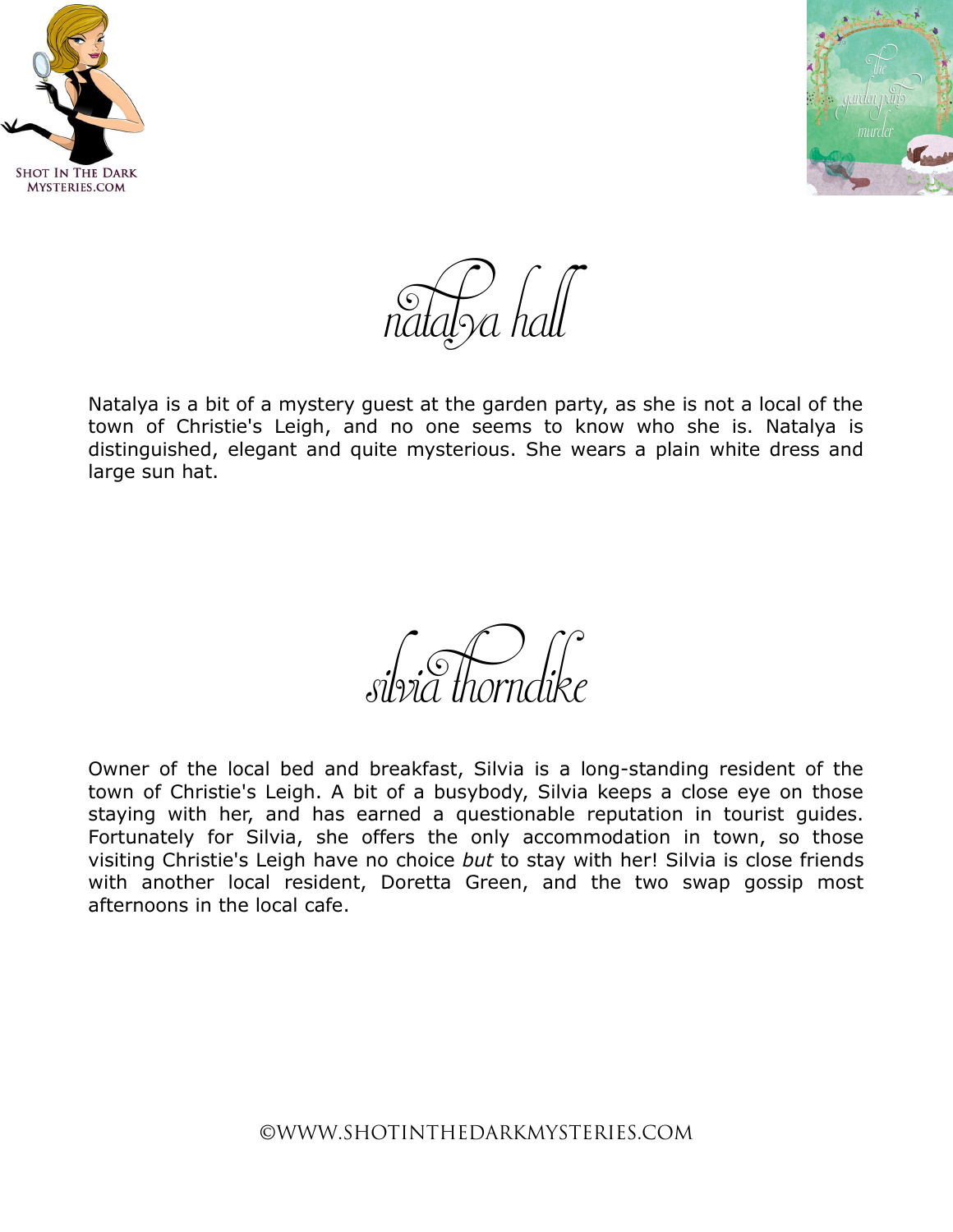



pippa delorme

Pippa Delorme runs the local apothecary. While the apothecaries of old dispensed medicine and advice, Pippa specializes ore in natural, herbal remedies for common maladies, and keeps shelves upon shelves of plant-based herbs; cures for anything that ails you. While some believe her techniques are outdated, Pippa has a loyal client base and those who swear by her remedies insist that her methods are more effective than a modern doctor and pharmacist combined. Pippa is quiet but friendly and elegant, and wears a flowing floral dress and sun hat.

maud crabtree

Curate at the church next to Belladonna Manor, Maud is a hard-nosed, proper woman who believes everyone else should behave in the same manner. Having worked in the church for longer than even the vicar, Vicar Demming, has been there, Maud has seen a lot in her time, and knows each of the residents of Christie's Leigh personally. While she does scold those who choose to live "footloose and fancy-free", she is considered more of a local treasure than a tyrant, and the residents of the town of Christie's Leigh take her attitude and scoldings with a grain of salt. Maud wears a plain dress to the garden party, and a sensible sun hat – a far cry from her usual black dress, nylons and sensible black shoes.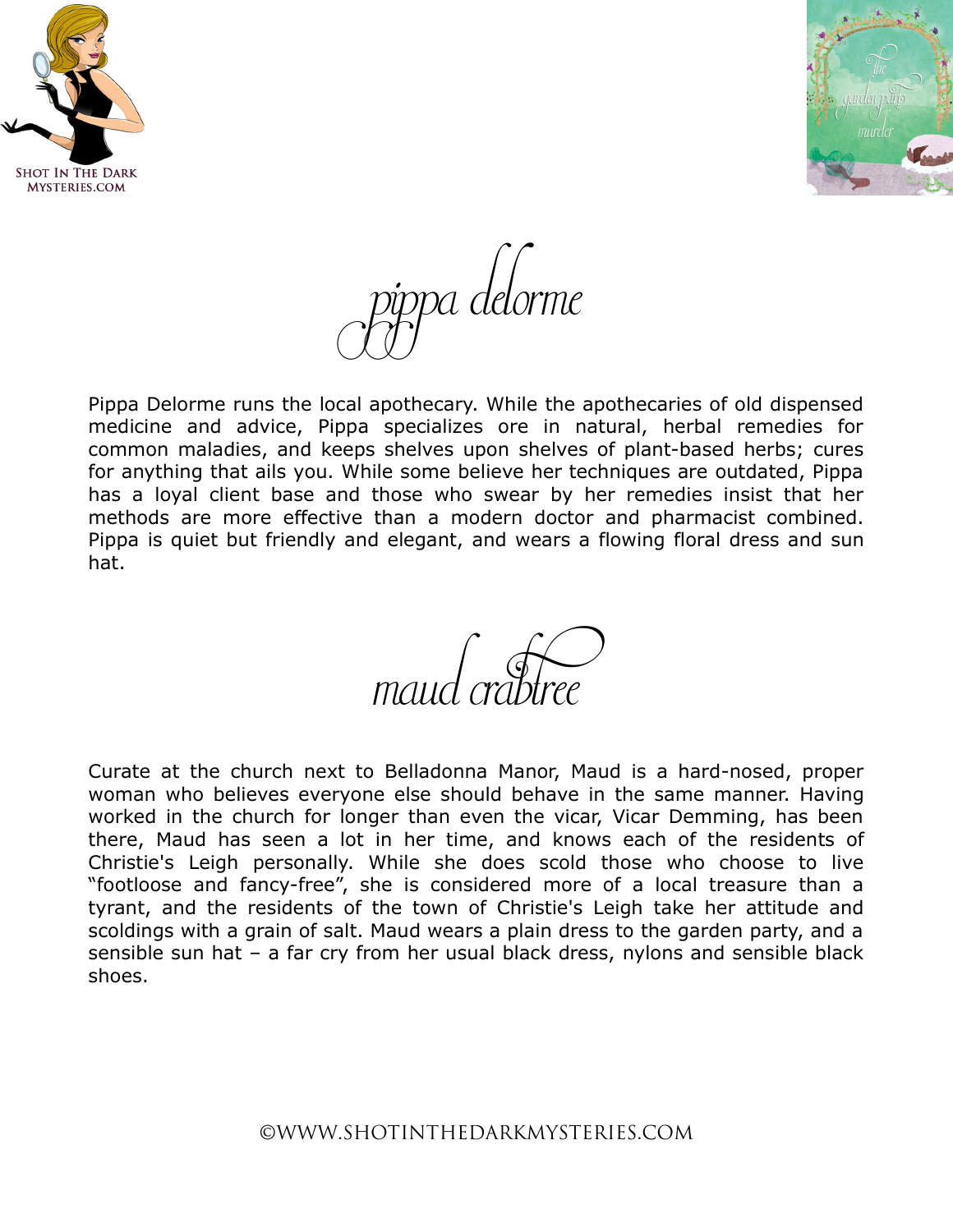



adina thorpe

Having been born and raised in the town of Christie's Leigh, Adina Thorpe is a regular sight on the streets of the town. A third generation resident, Adina was, until a few years ago, a young married woman. Her husband Carl's sudden death left her a young widow, and now she lives alone in the town and generally keeps to herself. She is kind and soft-spoken, and spends most of her free time gardening. Her front garden has won awards for the nicest garden in the town – a title battled for each year some of the town's best gardeners. Adina wears a modest dress and a sun hat.

kallie abernathy

Descendant of the second family to settle in the town of Christie's Leigh, Kallie Abernathy comes from a long line of Abernathys – one of the richest families ever to live in the area. Despite her heritage, Kallie Abernathy moved away from Christie's Leigh a few years ago and has not been seen since. Kallie now calls the big city home, and has made a new life for herself there. She arrived back in Christie's Leigh just yesterday, and is staying at the only bed and breakfast in town. Kallie is energetic and vivacious, but is clearly suspicious of the other guests at the garden party. Kallie wears a pretty skirt and large, glamorouslooking sunglasses.